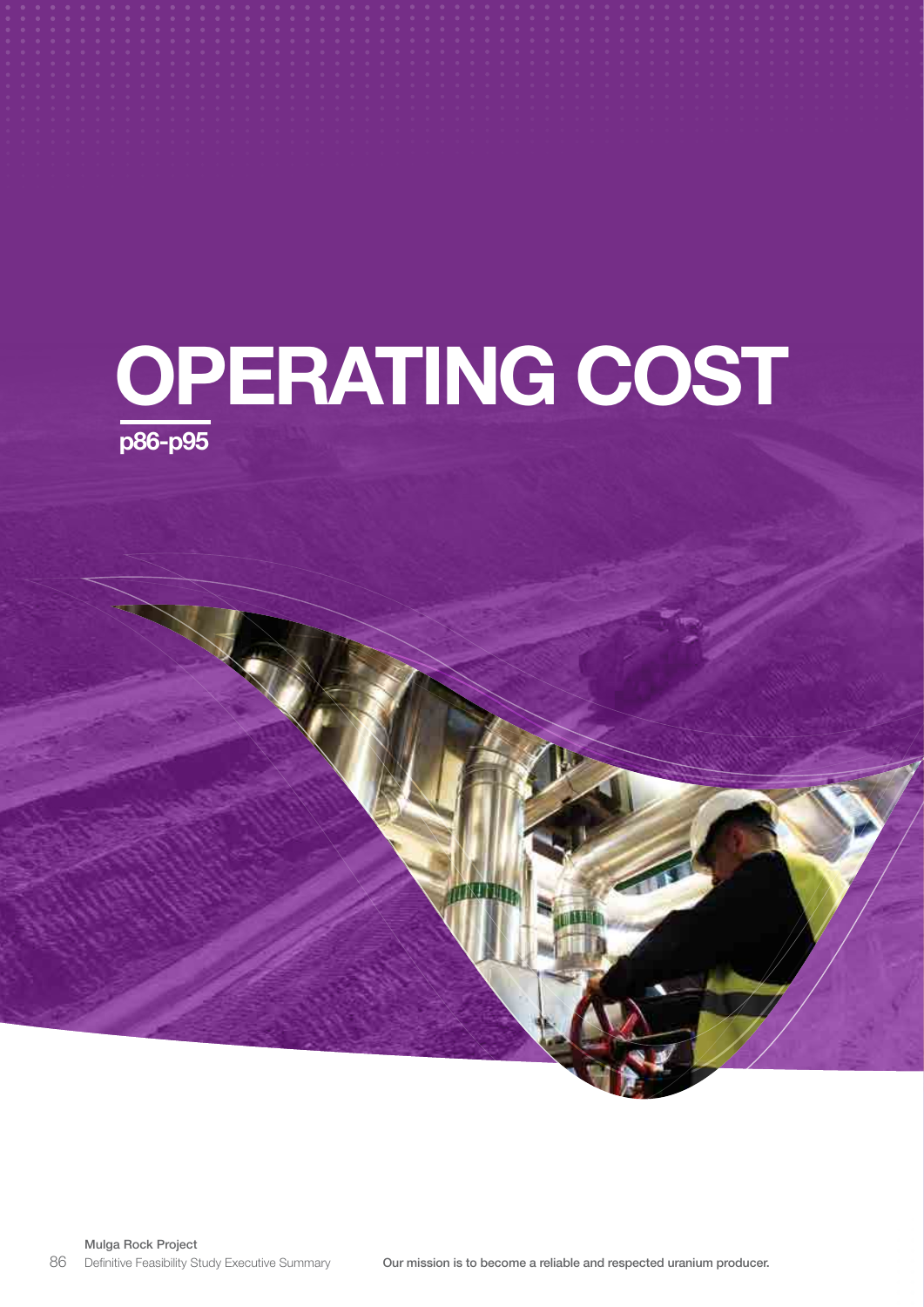# **Highlights**

Years 1-5 cash operating cost of production is US\$25.11/lb (exclusive of royalties and sustaining capital).

Life-of-Mine All-In Sustaining Cost (AISC) of US\$34.00/lb.

Total Life-of-Mine sustaining capital estimated at A\$159M or equivalent to US\$2.36/lb.

The DFS Life-of-Mine cash operating cost has reduced by US\$3.40/lb when compared to the PFS.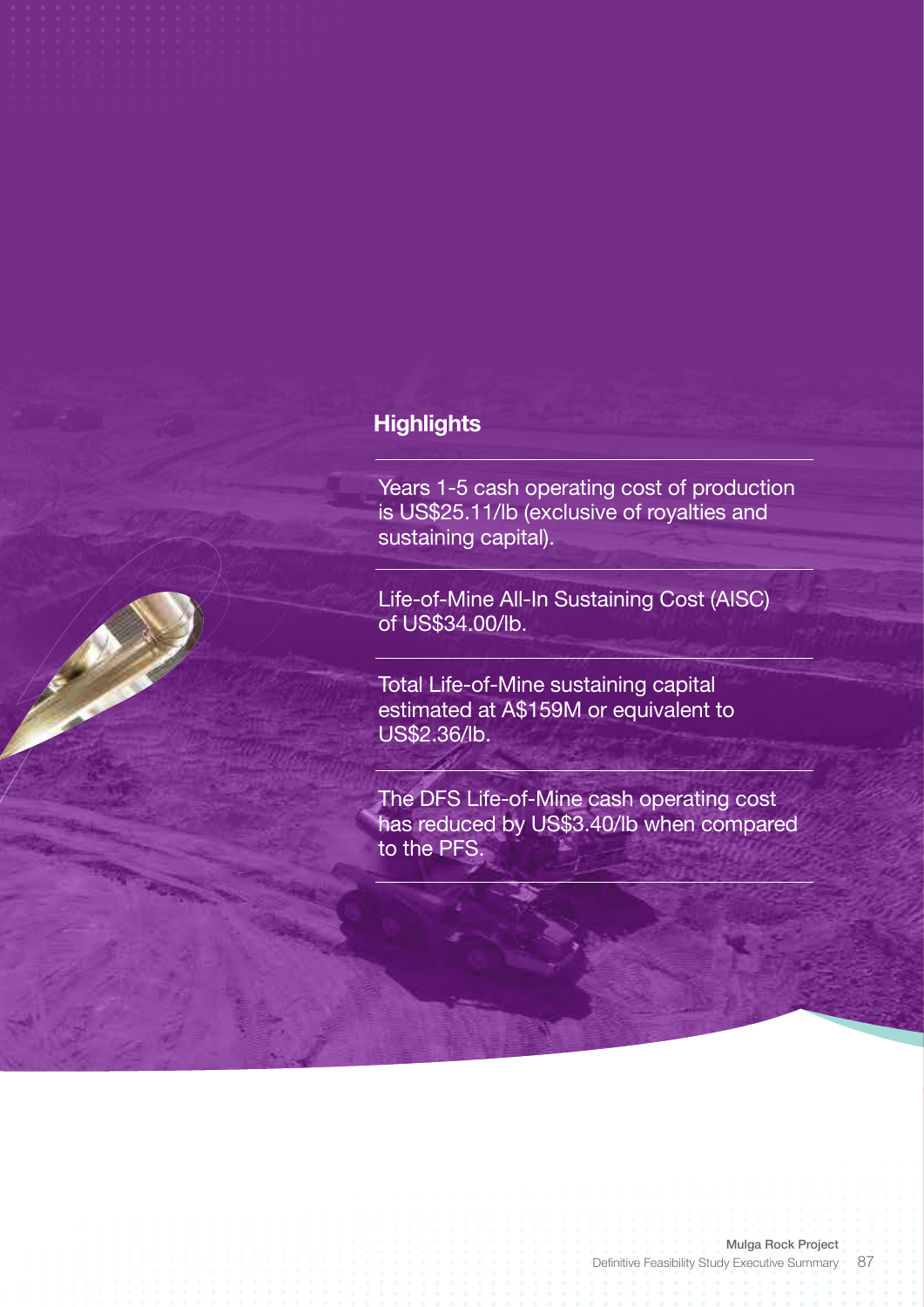### ESTIMATE BASIS

The operating cost estimate for the MRP was developed by GRES with assistance from Mining Plus and is based on the LOM ore schedule, process design criteria, steady-state mass and energy balance, and metallurgical piloting undertaken as part of the DFS.

The estimate includes all costs associated with the production of 3.5Mlbs  $U_3O_8$  per annum, including:

- » Mining;
- » Labour;
- » Fuel;
- » Power;
- » Reagents and consumables;
- » Maintenance;
- » Laboratory;
- » General and administration (including product transportation);
- » Sustaining capital; and
- » Royalties.

The operating cost estimate has been developed in accordance with the GRES standard for a DFS, and is based on costs prevailing in the Australian minerals industry for the fourth quarter 2017 (4Q17). The estimate is considered to be a Class 3 estimate according to the American Association of Cost Engineering (AACE) International with an estimate accuracy of  $+10$  to  $15\%$ .

The ramp-up of the MRP process plant to reach nameplate production has been estimated using 'McNaulty ramp-up curves' taking into account the level of piloting undertaken, severity of process conditions and complexity of the process. GRES has assessed the process plant will take 24 months to fully ramp-up, with the plant operating at 83% of design throughput within the first twelve months. The ramp-up profile has been built into the mine schedule and is reflected in the operating costs presented in Table 12.1 and Figure 12.1.

### ESTIMATE STRUCTURE

Operating costs for the MRP have been compiled into the following cost categories:

- » Mining all-in operating cost inclusive of diesel, labour, maintenance, contractors, tyres, consumables, pit dewatering and insurances;
- » Ore beneficiation all-in operating cost inclusive of labour, reagents, power, maintenance, general expenses and contractors; and
- » Process plant costs include labour, power, reagents, maintenance, freight, general expenses and administration costs which include accommodation and flights for all personnel, product transport and Perth office costs.

#### COST ESTIMATE SUMMARY

Operating costs have been estimated on a monthly basis for the first two years, then quarterly for a further two years and then annually thereafter. The operating cost varies according to the mine schedule and ROM material being processed through the period. Table 12.1 shows the average All-In Sustaining Cost (AISC) and cash operating cost for the MRP over the first five years and over LOM, with costs expressed in both Australian and US dollars. Uranium is predominantly sold in US dollars and this cost presentation allows direct comparison to uranium contract prices.

OWNER-OPERATOR TRUCK AND SHOVEL IS THE MOST COST-EFFECTIVE APPROACH FOR THE MULGA ROCK PROJECT, ENSURING VIMY HAS FULL CONTROL OF EXPENDITURE.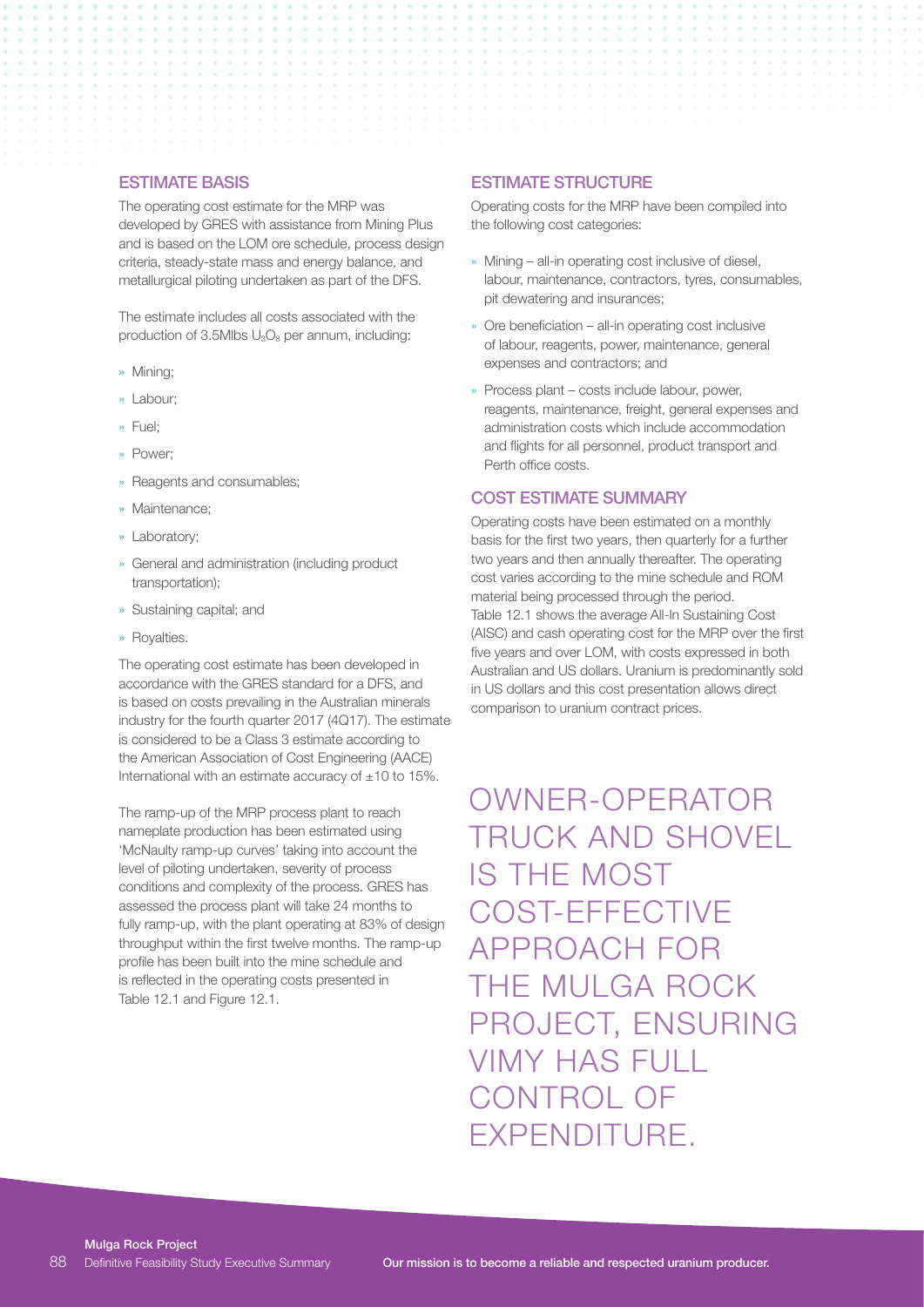|                      |            | <b>Operating Cost (Years 1-5)</b> |                | <b>LOM Operating Cost</b> |        |                |  |  |  |  |
|----------------------|------------|-----------------------------------|----------------|---------------------------|--------|----------------|--|--|--|--|
| <b>Cost Category</b> | A\$ '000/y | A\$/lb                            | <b>US\$/lb</b> | A\$ '000/y                | A\$/lb | <b>US\$/lb</b> |  |  |  |  |
| Mining               | 46,473     | 13.92                             | 9.74           | 52,608                    | 16.76  | 11.73          |  |  |  |  |
| Ore beneficiation    | 4,743      | 1.42                              | 0.99           | 5,360                     | 1.71   | 1.19           |  |  |  |  |
| Process plant        |            |                                   |                |                           |        |                |  |  |  |  |
| Labour               | 19,281     | 5.77                              | 4.04           | 18,318                    | 5.83   | 4.08           |  |  |  |  |
| Power                | 9,934      | 2.98                              | 2.08           | 9,900                     | 3.15   | 2.21           |  |  |  |  |
| Reagents             | 20,208     | 6.05                              | 4.24           | 19,465                    | 6.20   | 4.34           |  |  |  |  |
| Maintenance          | 8,008      | 2.40                              | 1.68           | 8,102                     | 2.58   | 1.81           |  |  |  |  |
| General & Admin      | 11,144     | 3.34                              | 2.34           | 11,591                    | 3.69   | 2.58           |  |  |  |  |
|                      |            |                                   |                |                           |        |                |  |  |  |  |
| Total cash cost      | 119,791    | 35,88                             | 25.11          | 125,344                   | 39.92  | 27.95          |  |  |  |  |
| Sustaining capital   | 6,492      | 1.94                              | 1.36           | 11,165                    | 3.38   | 2.36           |  |  |  |  |
| Royalties            | 17,601     | 5.27                              | 3.69           | 17,422                    | 5.27   | 3.69           |  |  |  |  |
| <b>AISC</b>          | 143,884    | 43.09                             | 30.16          | 153,931                   | 48.57  | 34.00          |  |  |  |  |

### Table 12.1: MRP Operating Cost Estimate



Figure 12.1: Distribution of LOM Cash Operating Costs by Area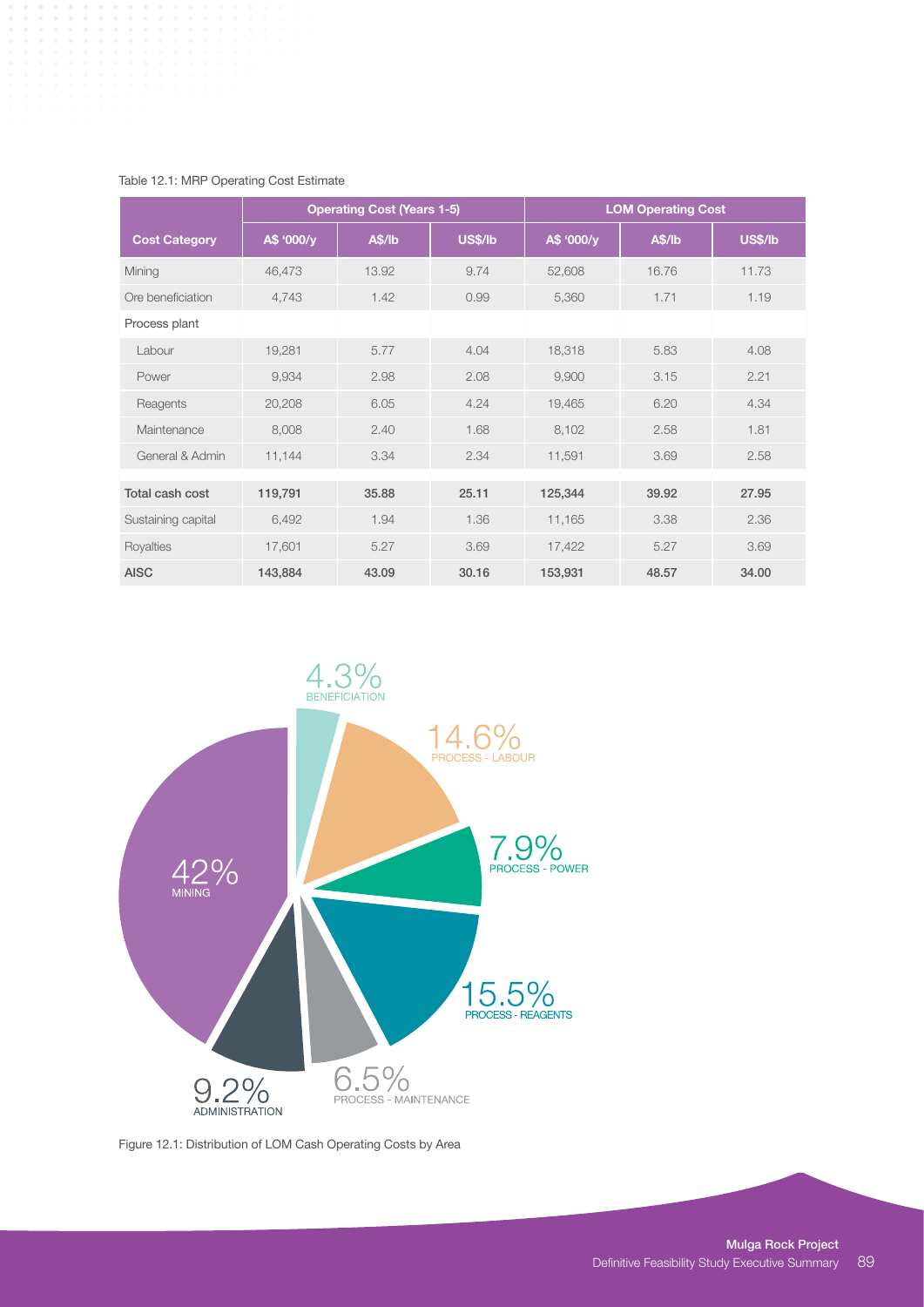#### MINING

The operating cost estimate to deliver the DFS mine schedule has been developed by Mining Plus to an accuracy of +/-10%, based on an owner-operator mining philosophy. The mining operating cost estimate includes the operation of the following items:

- » Mobile mining fleet;
- » Mobile ancillary fleet;
- » Mobile equipment maintenance;
- » Ground engagement tooling (GET);
- » Tyres and other consumables;
- » Pit dewatering system;
- » Drill and blasting;
- » ROM ore haulage;

#### Table 12.2: Mining LOM Operating Cost – by Activity

» Mine surveying;

- » Grade control; and
- » Technical support and administration.

Table 12.2 and Figure 12.2 show the breakdown of the mining costs over the LOM. Unit mining costs are quoted in wet metric tonnes unless stated otherwise.

It should be noted that the low unit mining cost is a result of the large ultra-class mining fleet selected, free-dig nature of the overburden and short haul distance across the pit floor due to the strip mining method adopted.

| <b>Expenditure Area</b>     | <b>Cost</b><br>(AS M pa) | <b>Unit Cost</b><br>$($/t-wet)$ | <b>Unit Cost</b><br>(AS/lb U <sub>3</sub> O <sub>8</sub> ) | <b>Unit Cost</b><br>(US\$/lb U <sub>3</sub> O <sub>8</sub> ) |
|-----------------------------|--------------------------|---------------------------------|------------------------------------------------------------|--------------------------------------------------------------|
| Labour                      | 18.46                    | 0.39                            | 5.88                                                       | 4.12                                                         |
| <b>Diesel</b>               | 12.56                    | 0.25                            | 4.00                                                       | 2.80                                                         |
| Power                       | 0.13                     | 0.00                            | 0.04                                                       | 0.03                                                         |
| Ground Engagement Tools     | 0.30                     | 0.01                            | 0.10                                                       | 0.07                                                         |
| <b>Tyres</b>                | 3.57                     | 0.08                            | 1.14                                                       | 0.80                                                         |
| Maintenance                 | 12.65                    | 0.27                            | 4.03                                                       | 2.82                                                         |
| Contractors                 | 2.66                     | 0.06                            | 0.85                                                       | 0.59                                                         |
| General & Administration    | 2.27                     | 0.05                            | 0.72                                                       | 0.50                                                         |
| <b>Operating Cash Costs</b> | 52.61                    | 1.11                            | 16.76                                                      | 11.73                                                        |



Figure 12.2: Mining Operating Cost Breakdown

#### Mulga Rock Project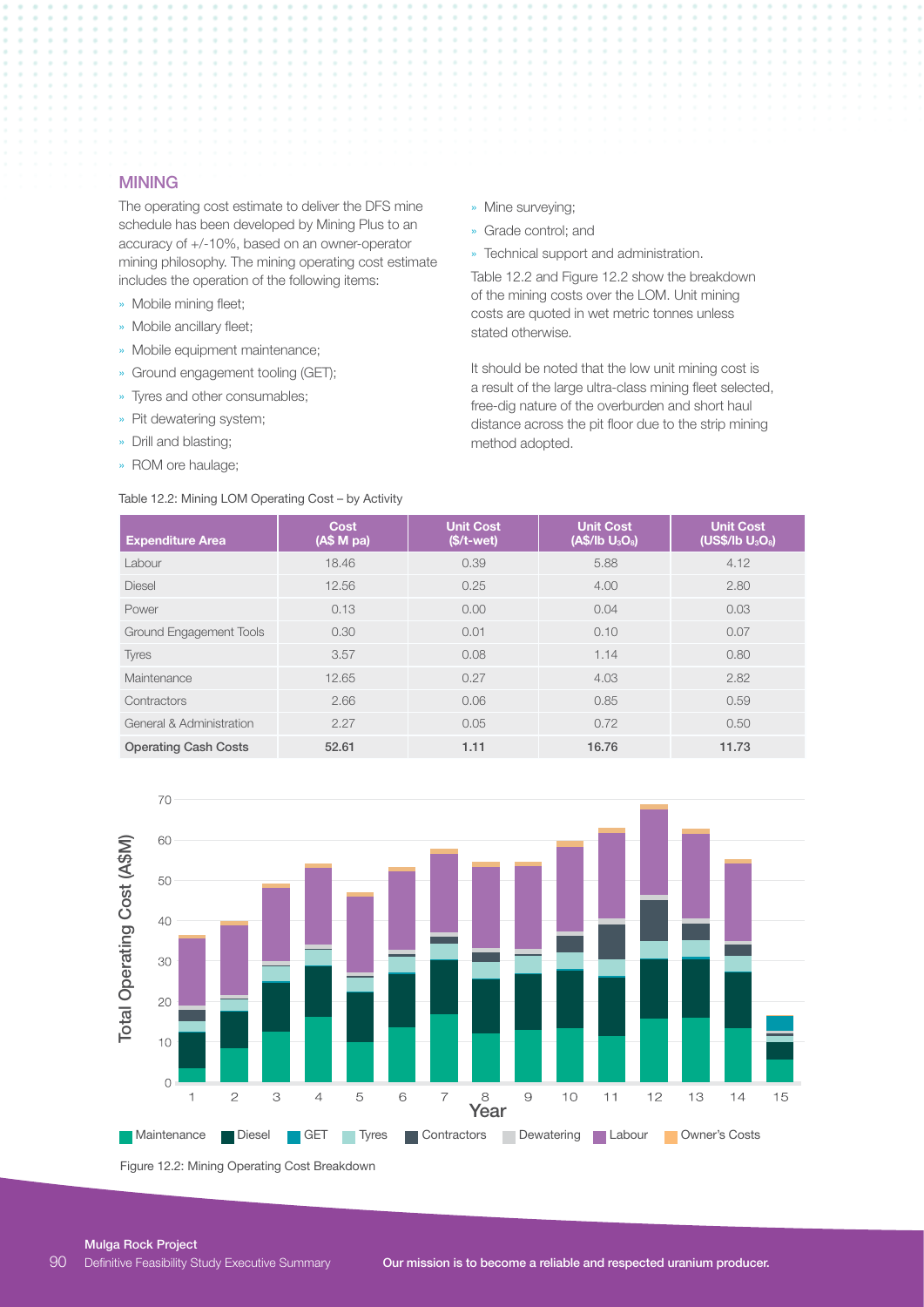## LABOUR

The labour costs for the various personnel categories reflect current market labour conditions and site location. The labour rates were obtained from the following sources:

- » Mercer Total Remuneration Survey Q2, 2017;
- » 2016 Hays Salary Guide; and
- » Stellar Salary Guide 2015-2016.

The labour rates are annualised and inclusive of the following on-costs:

- » Superannuation (9.5%); and
- » Payroll tax (6%);
- » Annual leave (4%);
- » Worker's compensation (0.75%);
- » Long service leave provision (2%); and
- » Miscellaneous (4.5%).

Piacentini and Vimy mining crew

A total on-cost of 26.7% has been applied to the salaries as shown above.

An organisational structure and manning schedule has been developed for the MRP to meet planned production targets. The proposed mining, operations and administrative employee numbers are presented in Table 12.3.

The salary level for each position reflects current market conditions and the site location. Personnel will reside in Perth or Kalgoorlie, with travel to/from the operation being via chartered aircraft. Employees will work a two week on, one week off roster or an eight days on, six days off roster and leave entitlements have been based on the Commonwealth's Fair Work Act 2009.



#### Table 12.3: MRP Employee Levels

| <b>Position</b>                             | <b>Employee</b><br><b>Numbers</b> |
|---------------------------------------------|-----------------------------------|
| Mine management and supervision             | 9                                 |
| Mining technical services                   | 9                                 |
| Mining operations                           | 120                               |
| Mining maintenance                          | 29                                |
| <b>Total Mining</b>                         | 167                               |
|                                             |                                   |
| Process plant management<br>and supervision | 18                                |
| Process technical services                  | $\overline{4}$                    |
| Process plant operations                    | 53                                |
| Process plant maintenance                   | 35                                |
| Laboratory                                  | 19                                |
| Logistics                                   | $\overline{4}$                    |
| <b>HSE and training</b>                     | $\overline{7}$                    |
| Administration                              | 15                                |
| Accommodation village<br>& aerodrome        | 25                                |
| <b>Total Process Plant</b>                  | 180                               |
|                                             |                                   |
| <b>Total Site Employees</b>                 | 347                               |
|                                             |                                   |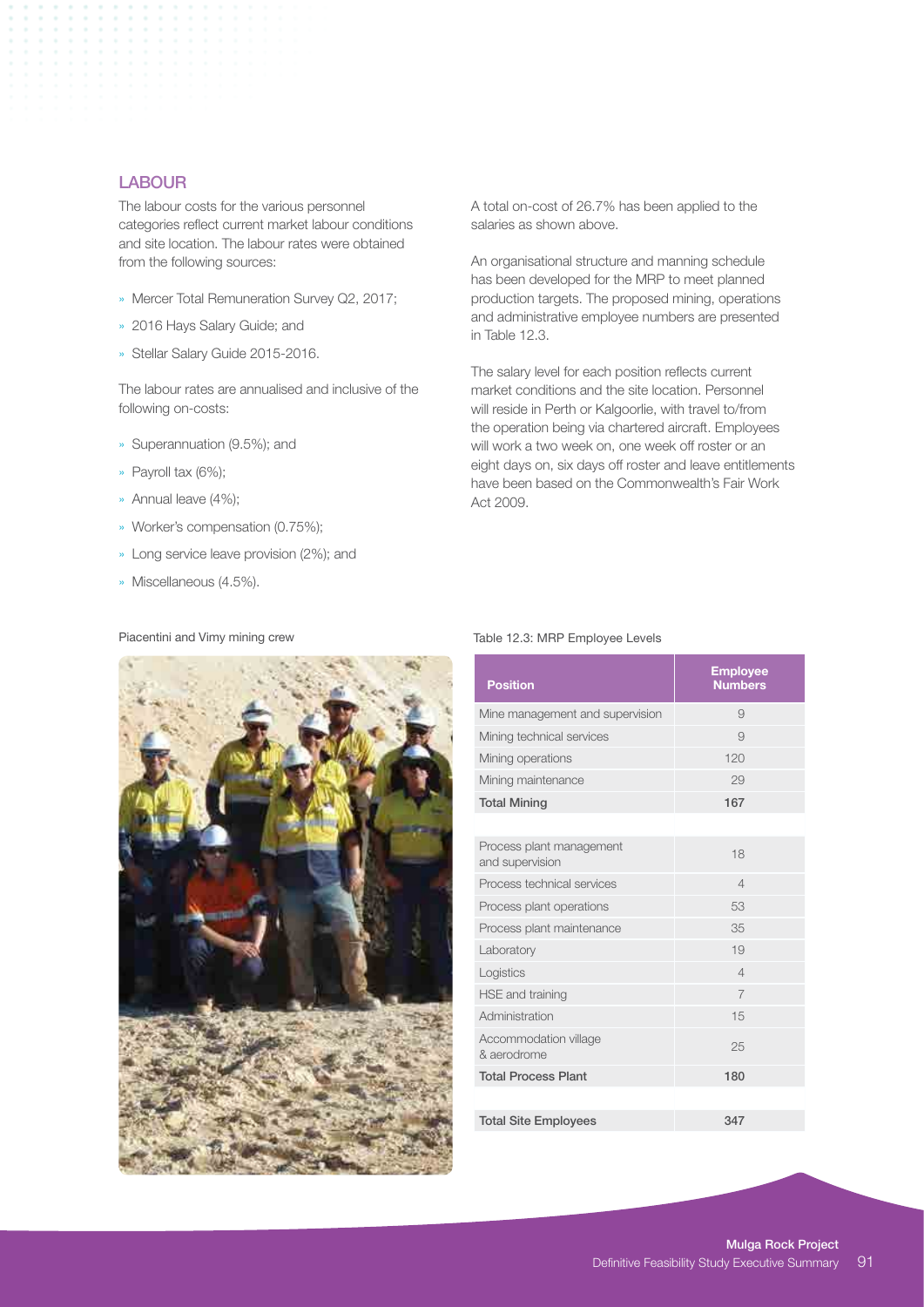#### Piacentini excavator



### FUEL

As part of investigations undertaken by PCS to determine the most economical option for electricity supply to the MRP, quotations were received from fuel distributors to supply diesel to the MRP inclusive of international and local freight, insurance and handling costs, and margins.

Based on quotations received for diesel supply and delivery as well as the long-term outlook on Singapore Gasoil prices, a diesel price of A\$0.75 per litre delivered (after excise rebate) to MRP inclusive of the fuel tax rebate has been applied to the operating cost estimate.

#### POWER

Power will be provided to the MRP via a power station located on the site adjacent to the process plant, under a build, own, operate (BOO) contract. A preliminary tender to provide power to the MRP was issued by PCS to eight potential BOO power providers under a ten-year contract term.

The all-in electrical energy unit cost for the MRP has been estimated at A\$225 per MWh, based on the diesel fuel price of A\$0.75 per litre (after excise rebate).

#### REAGENTS AND CONSUMABLES

Reagents and consumables include the following cost elements:

- » Mineral sizer (e.g. roller teeth);
- Log washer (e.g. paddles);
- » Grinding mill (e.g. liners);
- » Grinding media for the grinding mill;
- » Screen consumables;
- » Product drums and bulk bags;
- » All reagents used in the process;
- » Fuel for mobile equipment assigned to the processing or maintenance groups;
- » Fuel for the steam boiler; and
- » Lubricants, operating tools and equipment, general and operator supplies.

Reagent addition rates were derived from laboratory testwork, vendor testing and DFS piloting. Reagent and steam consumption rates have been calculated on a per tonne of leach feed or per pound of recovered uranium basis, from the steady state mass and energy balance developed using Kenwalt SysCAD software for the MRP process plant.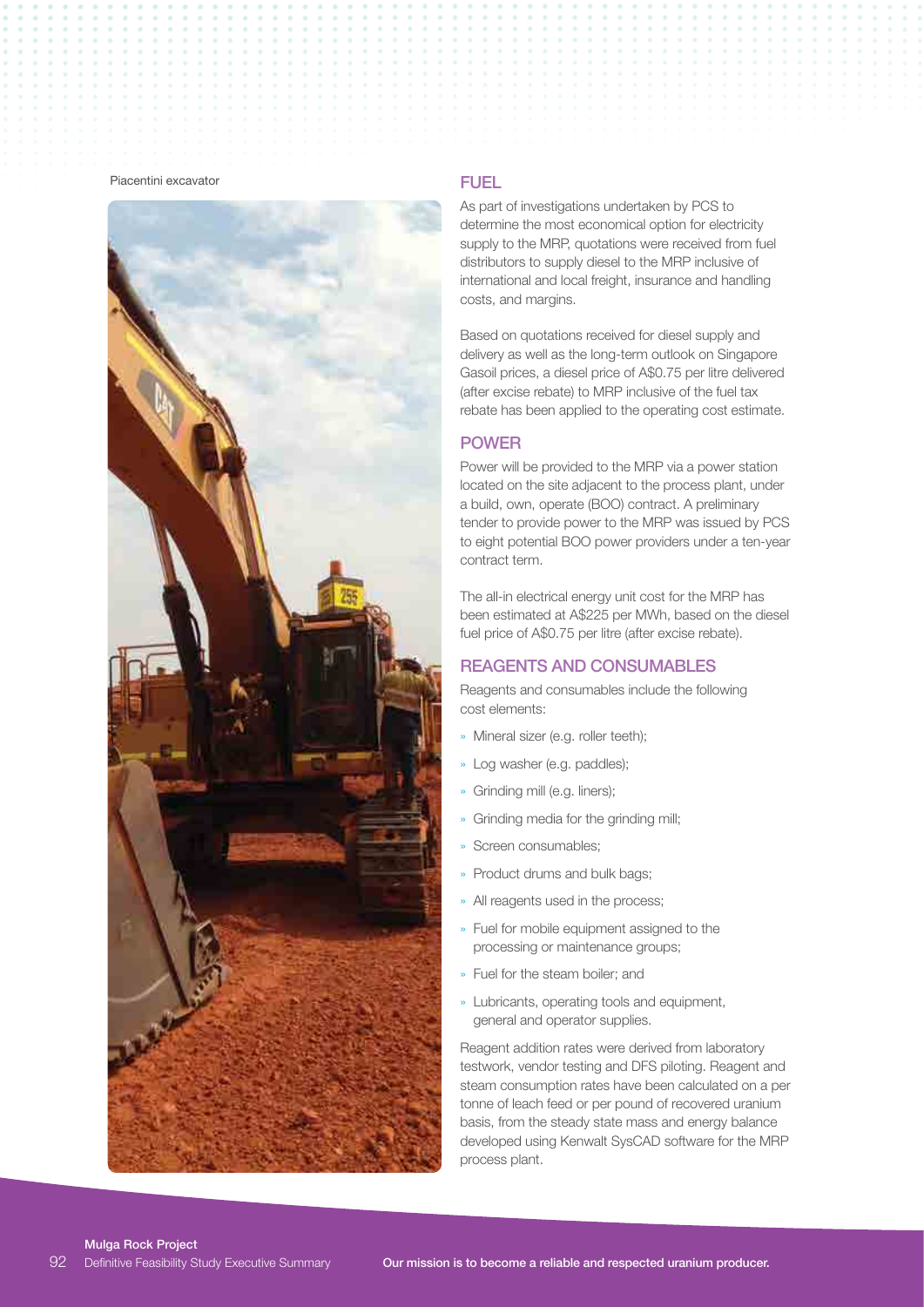#### **MAINTENANCE**

Maintenance costs include the cost for spare parts and maintenance consumables necessary to maintain the process plant.

Maintenance costs also include costs for contract re-lining of the grinding mill, plant shutdowns, airstrip maintenance, main access and internal road maintenance, and maintenance to the borefield track.

The direct labour cost for maintenance personnel is included in the labour cost category.

#### LABORATORY

Laboratory costs include the costs for assaying of various process streams and mining grade control through the on-site laboratory.

The number of mine grade control assays was calculated based on core samples obtained from 20m x 20m drill spacing. The number of process plant assays has been calculated based on selected process streams and required frequency to monitor the process plant operation, undertake metallurgical accounting and confirm final product specifications.

The MRP laboratory will be operated under a contract service agreement to assay an estimated 77,500 samples per year. The direct labour cost for laboratory personnel has been included in the contracted price. Costs associated with laboratory personnel flights, messing, and accommodation have been included in the general and administration cost category.

### GENERAL AND ADMINISTRATION

General and administration costs have been categorised into the following sub-areas:

- » General expenses; and
- » Contract expenses.

General expenses relate to personnel and site office costs and include:

- » Safety and training;
- » Travel;
- » Software and computing;
- » Office supplies;
- » Vendor support;
- » Government fees and other charges;
- » Insurance;
- » Recruitment;
- » General equipment hire (e.g. vehicles); and
- » Communications.

Contract expenses include:

- » Laboratory contract fees;
- » Consultant fees and environmental monitoring costs;
- » Shutdown contract labour;
- » Product freight costs;
- » Port costs;
- » Camp accommodation and messing; and
- » Chartered flights to and from Perth.

### SUSTAINING CAPITAL

Sustaining capital is the ongoing cost required to sustain mobile and fixed assets and includes costs related to:

- » Replacement of equipment that has reached the end of life;
- » Major maintenance of plant and infrastructure;
- » Capital for mining infrastructure as the mining operation expands; and
- » Incremental debottlenecking of the process plant to maintain nameplate uranium production capacity as the uranium grade decreases in the latter part of the mine schedule.

The total LOM sustaining and deferred capital, presented in Table 12.4, has been estimated by GRES at A\$159.1M, equivalent to A\$3.38/lb  $U_3O_8$ (US\$2.36/lb). Sustaining capital has been included in the AISC operating costs provided in Table 12.1.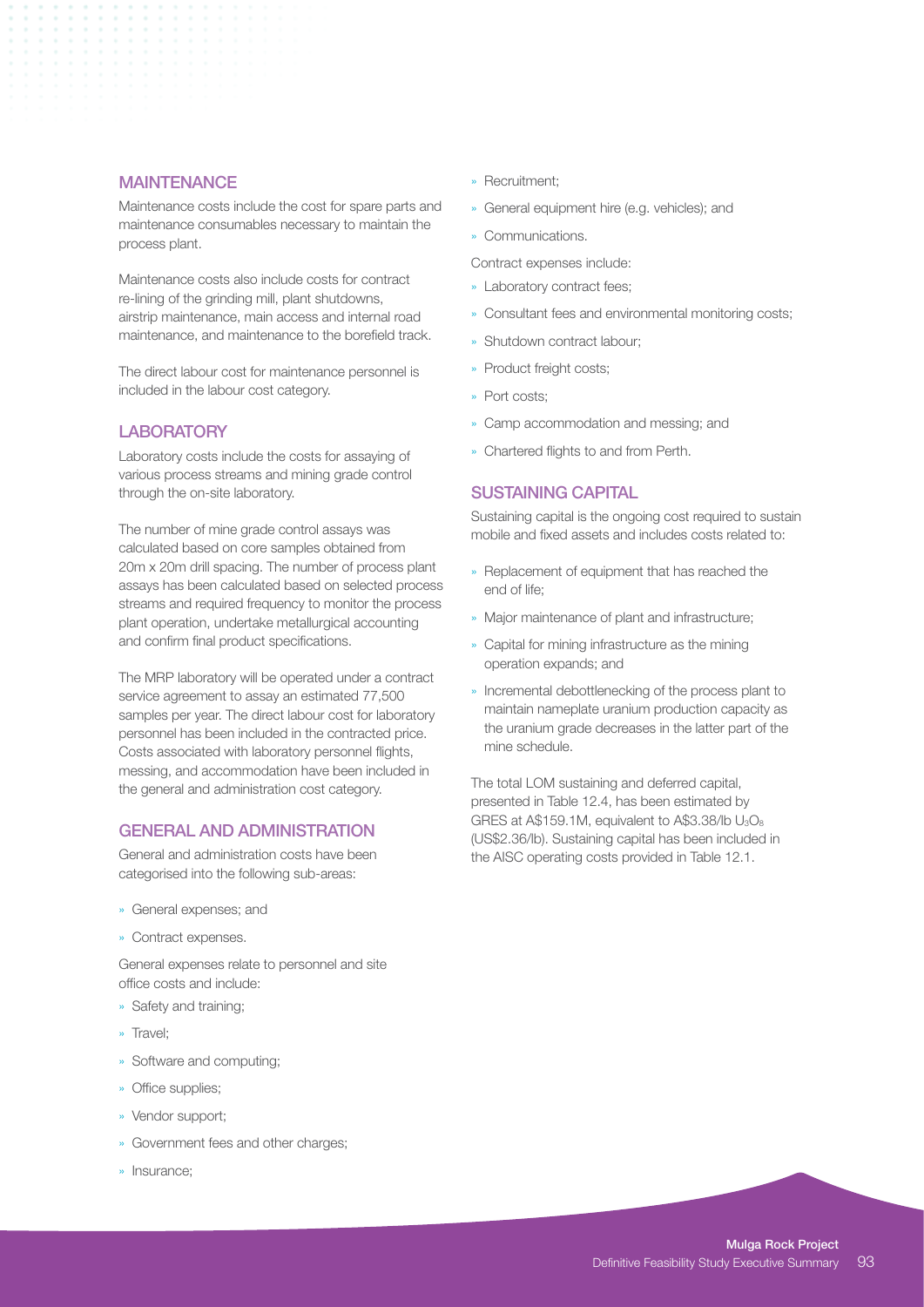#### Table 12.4: Sustaining Capital Cost Estimate

| <b>Sustaining</b><br><b>Capital Item</b> | <b>Sustaining Capital Cost Per Year (A\$M)</b> |     |                 |     |                          |                          |      |      |      |      |                          |                 |     |     |                          |              |
|------------------------------------------|------------------------------------------------|-----|-----------------|-----|--------------------------|--------------------------|------|------|------|------|--------------------------|-----------------|-----|-----|--------------------------|--------------|
|                                          |                                                | 2   | 3               | 4   | 5,                       | 6                        |      | 8    | Ι9,  | 10   | 11                       | 12 <sub>2</sub> | 13  | 14  | 15                       | <b>Total</b> |
| Mining                                   |                                                |     | 11.4            | 5.6 | 0.1                      | 2.7                      | 1.1  | 17.1 | 6.2  | 10.7 | 9.5                      | 2.0             | 0.7 | 0.1 | $\overline{\phantom{0}}$ | 67.3         |
| Process Plant &<br>Infrastructure        | 0.8                                            | 1.7 | 1.8             | 1.8 | 1.8                      | 1.8                      | 1.8  | 1.8  | 1.8  | 1.8  | 1.8                      | 1.8             | 1.8 | 1.8 | $\overline{\phantom{a}}$ | 24.0         |
| Mobile Equipment                         | 0.1                                            | 0.1 | 0.1             | 0.1 | 0.1                      | 0.1                      | 0.1  | 0.1  | 0.1  | 0.1  | 0.1                      | 0.1             | 0.1 | 0.1 | $\overline{\phantom{a}}$ | 1.9          |
| <b>Deferred Capital</b>                  | 0.0                                            | 4.5 | 1.5             | 0.1 | 0.7                      | 2.3                      | 7.4  | 8.8  | 5.3  | 13.0 | 9.5                      | 3.4             | 0.5 | 6.6 | $\overline{\phantom{a}}$ | 63.4         |
| Road & Airstrip<br>Re-Sheeting           |                                                |     | $\qquad \qquad$ | 0.1 | $\overline{\phantom{a}}$ | $\overline{\phantom{a}}$ | 1.1  | 0.1  |      |      | $\overline{\phantom{a}}$ | 0.1             | 1.1 |     |                          | 2.5          |
| <b>Total Sustaining</b><br>Capital       | 0.9                                            | 6.4 | 14.8            | 7.7 | 2.7                      | 6.9                      | 11.5 | 27.9 | 13.4 | 25.7 | 20.9                     | 7.3             | 4.2 | 8.7 | $\overline{\phantom{a}}$ | 159.1        |

# **ROYALTIES**

Western Australia has a 5% royalty on uranium production, which is estimated to provide the State with approximately A\$14.2M per annum of revenue over the LOM of the MRP (based on the base case uranium price and exchange rate used in this study).

In addition to the WA State royalty, Vimy granted Resource Capital VI L.P. (RCF VI) a mineral royalty of 1.15% of gross revenue from all products produced from the MRP, for an A\$10M cash payment which formed part of a funding package with RCF VI finalised in August 2015.

## PREVIOUS OPERATING COST **COMPARISON**

A comparison of the change in the LOM C1 operating cost estimate developed for the DFS, at US\$27.95/lb U<sub>3</sub>O<sub>8</sub>, to that released to the market in November 2015 for the PFS, at US\$31.34/lb  $U<sub>3</sub>O<sub>8</sub>$  (after base metals by-product credits), is presented in Figure 12.3.